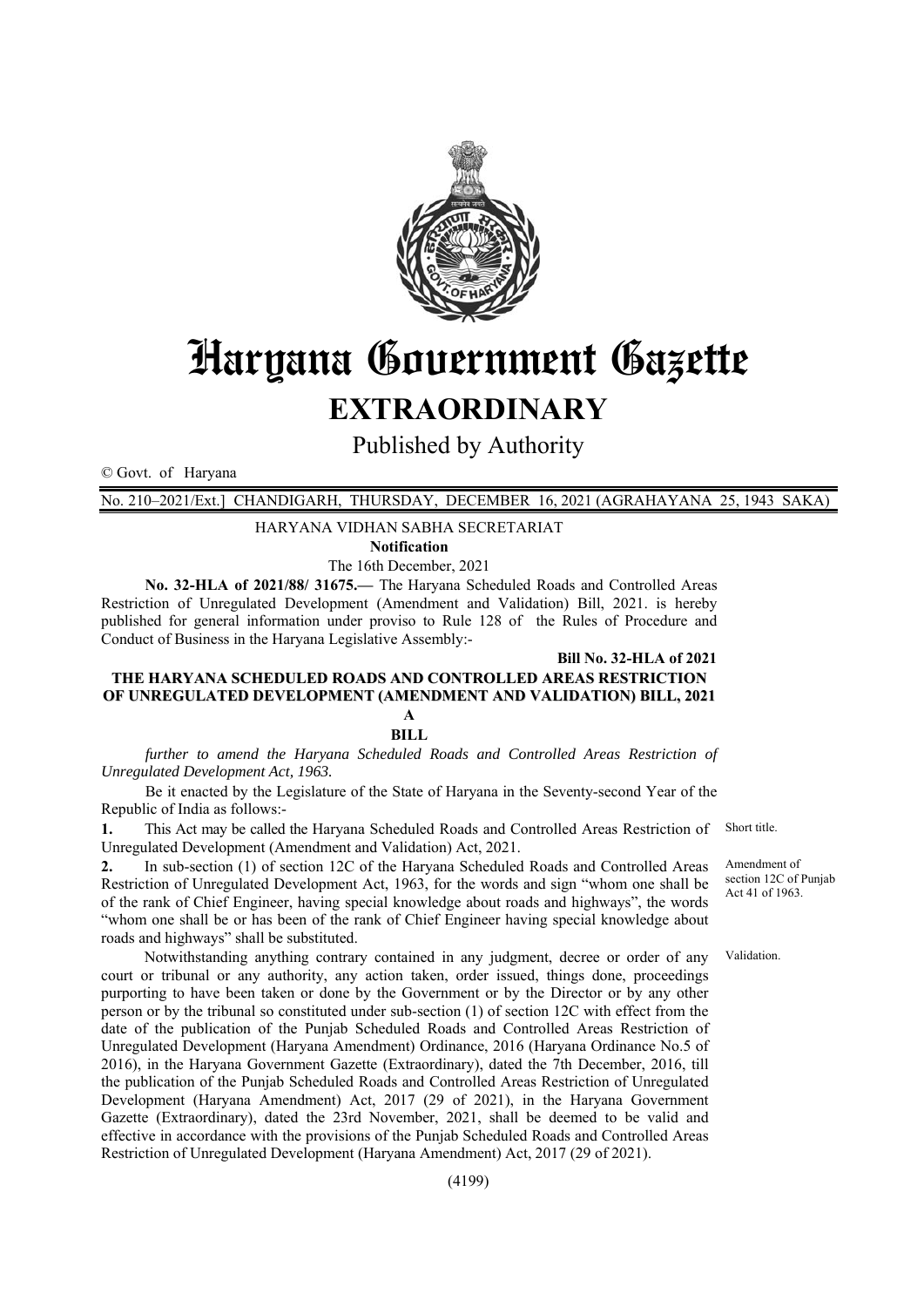#### **STATEMENT OF OBJECTS AND REASONS**

This has been proposed primarily to make express statutory provisions to clarify the provisions of section 12C of the Haryana Scheduled Roads and Controlled Areas Restriction of Unregulated Development Act, 1963 and further to validate various actions taken and being taken by the Government/Department notwithstanding the conflicting judicial pronouncements, if any, on the issue.

 $\frac{1}{2}$ 

Hence, the Bill.

MANOHAR LAL, Chief Minister, Haryana.

Chandigarh: R. K. NANDAL, The 16th December, 2021. Secretary.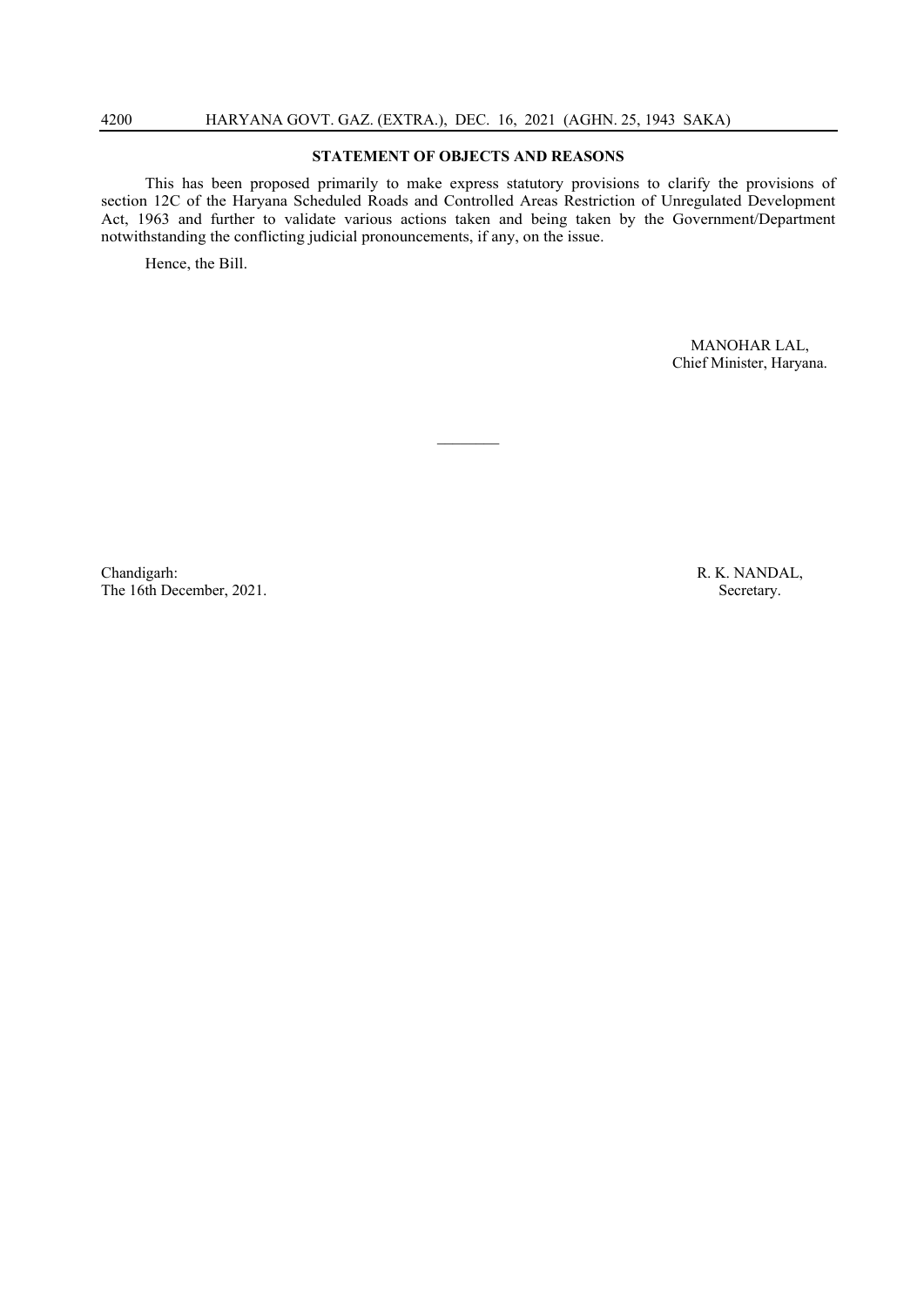[प्राधिकृत अनुवाद]

#### 2021 का विधेयक संख्या 32 एच.एल.ए.

#### हरियाणा अनुसूचित सड़क तथा नियंत्रित क्षेत्र अनियमित विकास निर्बन्धन (संशोधन तथा विधिमान्यकरण) विधेयक, 2021

#### हरियाणा अनुसुचित सडक तथा नियंत्रित क्षेत्र अनियमित विकास निर्बन्धन अधिनियम, 1963, को आगे संशोधित करने के लिए विधेयक

भारत गणराज्य के बहत्तरवें वर्ष में हरियाणा राज्य विधानमण्डल द्वारा निम्नलिखित रूप में यह अधिनियमित हो:--

यह अधिनियम हरियाणा अनुसूचित सड़क तथा नियन्त्रित सड़क अनियमित विकास निर्बन्धन संक्षिप्त नाम।  $\mathbf{1}$ (संशोधन तथा विधिमान्यकरण) अधिनियम, 2021, कहा जा सकता है।

हरियाणा अनुसुचित सडक तथा नियन्त्रित क्षेत्र अनियमित विकास निर्बन्धन अधिनियम, 1963 की 1963 के पंजाब  $2<sub>1</sub>$ अधिनियम 41 की धारा 12 ग की उप-धारा (1) में, "जिनमें एक सड़कों तथा राजमार्गों के बारे में विशेष ज्ञान रखने वाले धारा 12ग का मुख्य अभियन्ता की पदवी का होगा" शब्दों के स्थान पर, "जिनमें एक सड़कों तथा राजमार्गों के बारे में संशोधन। विशेष ज्ञान रखने वाले मुख्य अभियन्ता की पदवी का होगा या रहा है" शब्द प्रतिस्थापित किए जाएंगे।

विधिमान्यकरण ।

किसी न्यायालय या अधिकरण या किसी प्राधिकरण के किसी निर्णय, डिक्री या आदेश में दी गई किसी बात के प्रतिकूल होते हुए भी, सरकार द्वारा या निदेशक द्वारा या किसी अन्य व्यक्ति द्वारा या धारा 12 ग की उप—धारा (1) के अधीन इस प्रकार गठित अधिकरण द्वारा हरियाणा राजपत्र (असाधारण) दिनांक 07 दिसम्बर, 2016 में पंजाब अनुसूचित सड़क तथा नियन्त्रित क्षेत्र अनियमित विकास निर्बन्धन (हरियाणा सशोधन) अध्यादेश, 2016 (2016 का हरियाणा अध्यादेश संख्या 5) के प्रकाशन की तिथि से हरियाणा राजपत्र (असाधारण), दिनांक 23 नवम्बर, 2021 में पंजाब अनुसूचित सडक तथा नियन्त्रित क्षेत्र अनियमित विकास निर्बन्धन (हरियाणा संशोधन) अधिनियम, 2017 (2021 का 29) के प्रकाशन की तिथि तक की गई कोई कार्रवाई, जारी किया गया आदेश, की गई बात, किए जाने के लिए तात्पर्यित या की गई कार्यवाहियां, पंजाब अनुसुचित सडक तथा नियन्त्रित क्षेत्र अनियमित विकास निर्बन्धन (हरियाणा संशोधन) अधिनियम, 2017 (2021 का 29) के उपबन्धों के अनसार वैध तथा प्रभावी समझी जाएंगी।